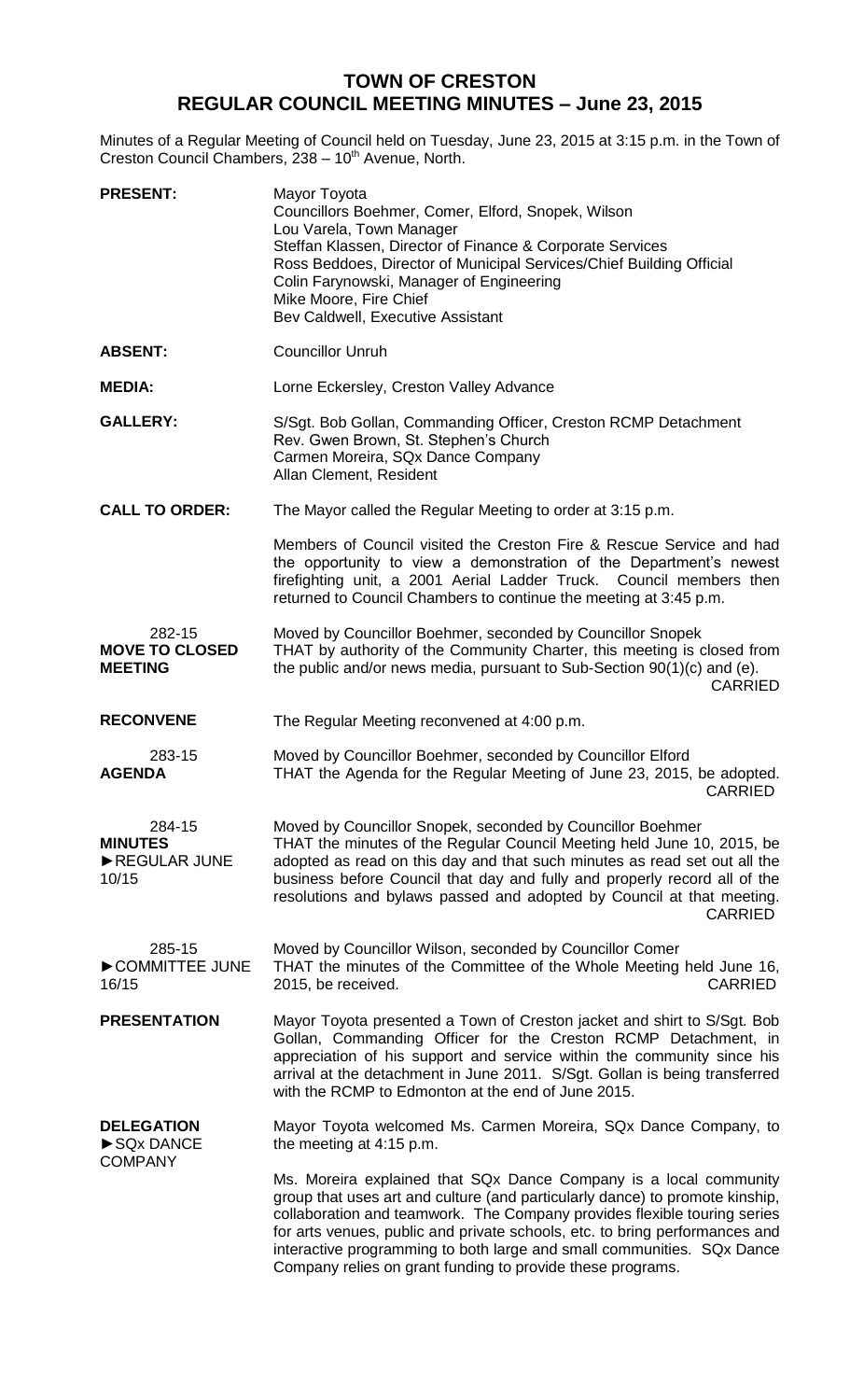|                                                                                                 | Funding from the Town of Creston, through Columbia Basin Trust -<br>Community Initiatives funds, will enable the Company to develop a more<br>comprehensive program across Creston area schools, which then enables<br>them to qualify for sustainable provincial funds, ensuring their long-term<br>sustainability in Creston area schools. The funding would also help them<br>leverage other funds and ensure a long-term presence in Creston.                                                                                                                                                                                                                              |
|-------------------------------------------------------------------------------------------------|--------------------------------------------------------------------------------------------------------------------------------------------------------------------------------------------------------------------------------------------------------------------------------------------------------------------------------------------------------------------------------------------------------------------------------------------------------------------------------------------------------------------------------------------------------------------------------------------------------------------------------------------------------------------------------|
|                                                                                                 | Mayor Toyota thanked Ms. Moreira for her presentation and requested that<br>she ensure the information presented today is provided with her 2016<br>application for funding from the Town through the Columbia Basin Trust,<br>Community Initiatives Program. Ms. Moreira left the meeting at 4:35 p.m.                                                                                                                                                                                                                                                                                                                                                                        |
| <b>PRESENTATION:</b><br>$\triangleright$ 2014 TOWN OF<br><b>CRESTON ANNUAL</b><br><b>REPORT</b> | The Town Manager provided an overview of the Town of Creston 2014<br>Annual Municipal Report. The Report provides the public with an account<br>of the Town of Creston's financial position and the achievements of the<br>previous year. It is a crucial communications tool for keeping the citizens<br>of Creston informed of the municipality's undertakings.<br>The Town<br>Manager advised that the Annual Report is currently available at Town Hall<br>or on the Town's website.                                                                                                                                                                                       |
| <b>COUNCIL</b><br><b>COMMITTEE</b><br>286-15<br>▶2014 ANNUAL<br><b>MUNICIPAL REPORT</b>         | Moved by Councillor Comer, seconded by Councillor Boehmer<br>THAT Ltr #381, being the 2014 Town of Creston Annual Municipal Report,<br><b>CARRIED</b><br>be adopted.                                                                                                                                                                                                                                                                                                                                                                                                                                                                                                           |
| 287-15<br>SQx DANCE CO.                                                                         | Moved by Councillor Boehmer, seconded by Councillor Wilson<br>THAT Ltr #308 from SQx Dance Company, regarding programming in the<br>Creston area and future funding considerations, be received.<br><b>CARRIED</b>                                                                                                                                                                                                                                                                                                                                                                                                                                                             |
| 288-15<br>SKATE PARK                                                                            | Moved by Councillor Elford, seconded by Councillor Snopek<br>THAT Ltr #376 from Kyle Qualtieri, Jacob Fehr, Travis Overhault and<br>Andre Beaucher, regarding a skate park in Creston, be received; AND<br>FURTHER, THAT staff advise Masters Qualtieri, Fehr, Overhault and<br>Beaucher that their correspondence has been referred to the Regional<br>District of Central Kootenay, Creston Valley Services Committee, for<br>consideration, as Creston & District Community Complex staff are already<br>conducting a review of the present skateboard park at that facility.<br><b>CARRIED</b>                                                                             |
| 289-15<br>HIGHWAY<br><b>SIGNAGE FOR</b><br><b>BUSINESSES, ETC.</b>                              | Moved by Councillor Snopek, seconded by Councillor Boehmer<br>THAT Ltr #355 from Ken and Signe Miller, regarding signage for<br>businesses, service clubs and amenities in the Town of Creston, be<br>received; AND FURTHER, THAT staff advise Mr. & Mrs. Ken Miller that<br>the Creston Valley Chamber of Commerce is currently working with the<br>Town of Creston to improve and update highway signage for businesses<br>and amenities in the Town of Creston.<br><b>CARRIED</b>                                                                                                                                                                                           |
| 290-15<br>RQST DONATION<br><b>RE DRIVE FORE</b><br><b>ROTARY</b>                                | Moved by Councillor Boehmer, seconded by Councillor Wilson<br>THAT Ltr #364 from the Creston Valley Rotary Club, requesting a<br>donation, be received; AND FURTHER, THAT Council donates one duffle<br>bag, one Town of Creston jacket and one Town of Creston shirt to the<br>Creston Valley Rotary Club, for their Annual Drive Fore Rotary Golf<br>Tournament.<br><b>CARRIED</b><br><b>OPPOSED: Councillor Snopek</b>                                                                                                                                                                                                                                                      |
| 291-15<br>STATEMENT OF<br>FINANCIAL INFO.                                                       | Moved by Councillor Snopek, seconded by Councillor Boehmer<br>THAT Ltr #368 from the Director of Finance and Corporate Services,<br>regarding the Statement of Financial Information for the Town of Creston,<br>as required under the Financial Information Act, be received; AND<br>FURTHER, THAT Council approves the Statement of Financial Information<br>for the Town of Creston for 2014, with the Mayor and Director of Finance<br>and Corporate Services being authorized to sign the Statement of<br>Financial Information Approval, as per Financial Information Regulation,<br>Schedule I, Subsection 9(2), under the Financial Information Act.<br><b>CARRIED</b> |
| 292-15<br>▶ 2015 ASSET MGMT.<br><b>PLANNING</b><br><b>PROGRAM</b>                               | Moved by Councillor Elford, seconded by Councillor Boehmer<br>THAT Ltr #379 from the Union of BC Municipalities, regarding the 2015<br>Asset Management Planning Program, grant approval and terms and<br><b>CARRIED</b><br>conditions, be received.                                                                                                                                                                                                                                                                                                                                                                                                                           |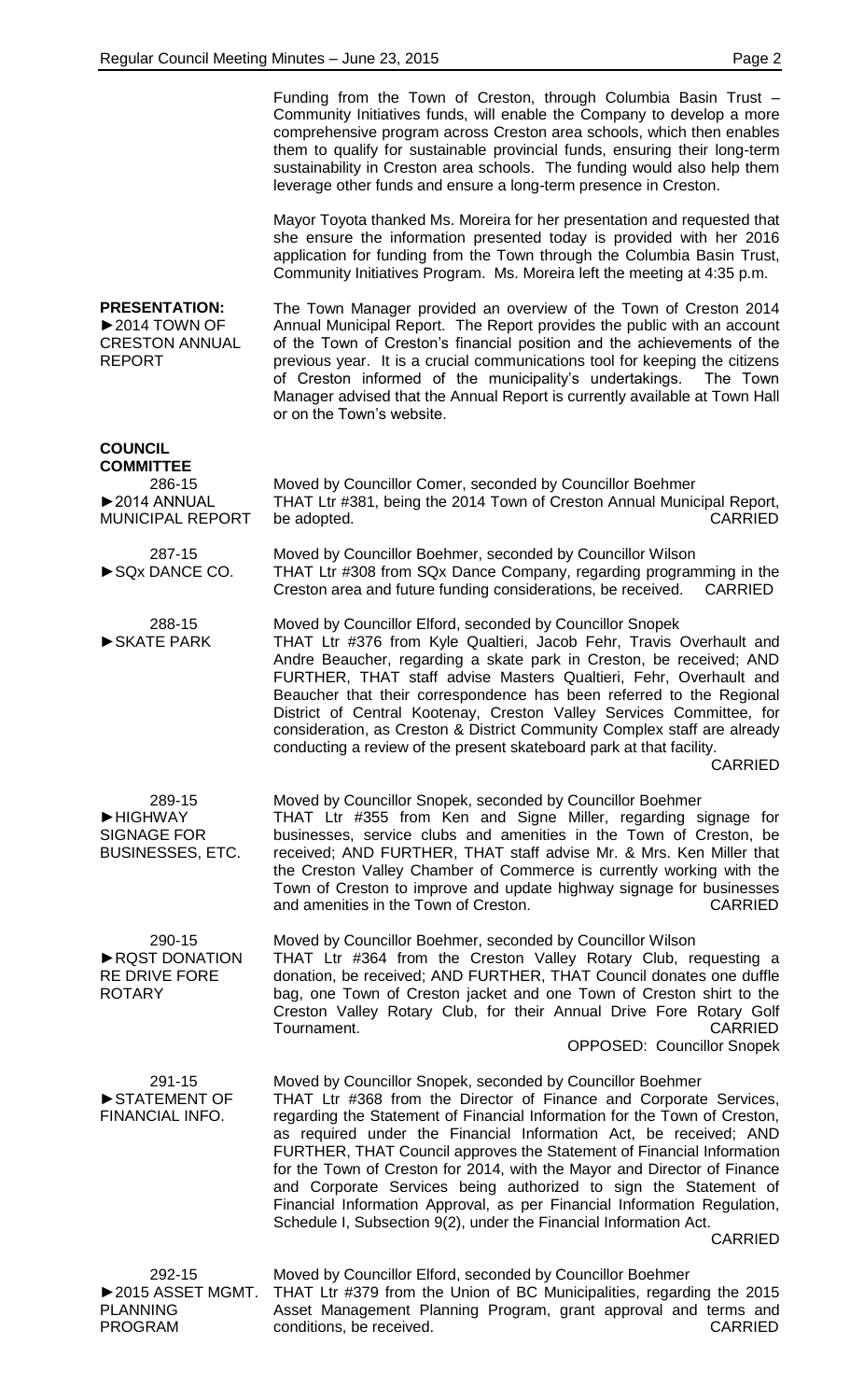| 293-15<br>DELINQUENT TAX<br><b>WRITE-OFFS</b>                           | Moved by Councillor Elford, seconded by Councillor Boehmer<br>THAT Ltr #384 from the Director of Finance and Corporate Services,<br>regarding writing-off uncollectible delinquent taxes, be received; AND<br>FURTHER, THAT staff is directed to write the Ministry of Community,<br>Sport and Cultural Development, requesting that taxes, penalties and<br>interest be written-off for the properties with the Folio Numbers<br>413.70812.020, 413.70812.220 and 413.05066.430, under Section 315.3<br>of the Local Government Act.<br><b>CARRIED</b> |
|-------------------------------------------------------------------------|---------------------------------------------------------------------------------------------------------------------------------------------------------------------------------------------------------------------------------------------------------------------------------------------------------------------------------------------------------------------------------------------------------------------------------------------------------------------------------------------------------------------------------------------------------|
| 294-15<br>CEMETERIES<br>REGS. & OPER.<br><b>BYLAW</b>                   | Moved by Councillor Snopek, seconded by Councillor Comer<br>THAT Ltr #385 from the Director of Municipal Services, regarding<br>Cemeteries Regulations and Operations Bylaw No. 1824, 2015, be<br>received; AND FURTHER, THAT Council consider three readings to<br>Cemeteries Regulations and Operations Bylaw No. 1824, 2015, at the<br>June 23, 2015 Regular Council meeting.<br><b>CARRIED</b>                                                                                                                                                      |
| <b>BYLAWS</b><br>295-15<br>BYLAW 1824<br>$(1^{ST}$ & $2^{ND}$ RDGS)     | Moved by Councillor Wilson, seconded by Councillor Comer<br>THAT Cemeteries Regulations and Operations Bylaw No. 1824, 2015, be<br><b>CARRIED</b><br>read a first time by title, second time by content.                                                                                                                                                                                                                                                                                                                                                |
| 296-15<br>BYLAW 1824<br>$(3^{RD}$ RDG)                                  | Moved by Councillor Boehmer, seconded by Councillor Snopek<br>THAT Cemeteries Regulations and Operations Bylaw No. 1824, 2015, be<br>read a third time.<br><b>CARRIED</b>                                                                                                                                                                                                                                                                                                                                                                               |
| 297-15<br>BYLAW 1821<br>(ADOPTION)                                      | Moved by Councillor Comer, seconded by Councillor Boehmer<br>THAT Revitalization Tax Exemption Bylaw No. 1821, 2015, be adopted.<br><b>CARRIED</b>                                                                                                                                                                                                                                                                                                                                                                                                      |
| 298-15<br>COMMITTEE OF<br>THE WHOLE<br><b>AGENDA</b>                    | Moved by Councillor Boehmer, seconded by Councillor Snopek<br>THAT the Regular Committee of the Whole Meeting agenda, as presented,<br>be received.<br><b>CARRIED</b>                                                                                                                                                                                                                                                                                                                                                                                   |
| <b>NEW BUSINESS</b><br>299-15<br>SHADE SAIL FOR<br><b>DOG PARK AREA</b> | Moved by Councillor Comer, seconded by Councillor Wilson<br>THAT the Mayor is authorized to submit an application to the Regional<br>District of Central Kootenay, for funding from the Town of Creston's portion<br>of Community Development Funds, in the amount of \$3,000, to<br>accommodate the purchase of a shade sail and the appropriate<br>infrastructure and seating for the area of the dog park.<br><b>CARRIED</b>                                                                                                                         |
|                                                                         | Councillor Comer declared a conflict of interest with respect to the issue of<br>murals for the Creston Farmers' Market area, as she is employed by the<br>Food Action Coalition and is manager of the Creston Farmers' Market, and<br>left the meeting at 5:07 p.m.                                                                                                                                                                                                                                                                                    |
| 300-15<br>MURAL RE<br><b>FARMERS' MARKET</b>                            | Moved by Councillor Boehmer, seconded by Councillor Snopek<br>THAT Council approves the Food Action Coalition (Creston Farmers'<br>Market), painting murals on the retaining wall in the area used for the<br>weekly Farmers' Market at the corner of Cook Street and Northwest<br>Boulevard, subject to the approval of the Creston Valley Spirit Committee<br>with respect to the design of the murals.<br><b>CARRIED</b>                                                                                                                             |
|                                                                         | Councillor Comer returned to the meeting at 5:09 p.m.                                                                                                                                                                                                                                                                                                                                                                                                                                                                                                   |
| <b>REPORTS OF REPS.</b><br>CLR BOEHMER                                  | Councillor Boehmer reported on his attendance at a Community Advisory<br>Committee meeting for the youth, and the hot dog sale hosted by the<br>Creston Valley Spirit Committee.                                                                                                                                                                                                                                                                                                                                                                        |
| CLR COMER                                                               | Councillor Comer reported on her attendance at a Network Society<br>meeting, a Library Planning meeting, a Wynndel Economic Development<br>meeting, the Trails Society Annual General meeting, a Social Enterprise<br>Launch, a Creston Valley Spirit Committee meeting, and the C2C<br>Barbeque for the Lower Kootenay Band Canoe trip.                                                                                                                                                                                                                |
| CLR ELFORD                                                              | Councillor Elford reported on his attendance at the Sam Steele Days<br>Parade, the Social Enterprise Launch, and the Creston Valley Chamber of<br>Commerce Board meeting.                                                                                                                                                                                                                                                                                                                                                                               |
| CLR SNOPEK                                                              | Councillor Snopek reported on his attendance at the Red Cross Service<br>Award session.                                                                                                                                                                                                                                                                                                                                                                                                                                                                 |